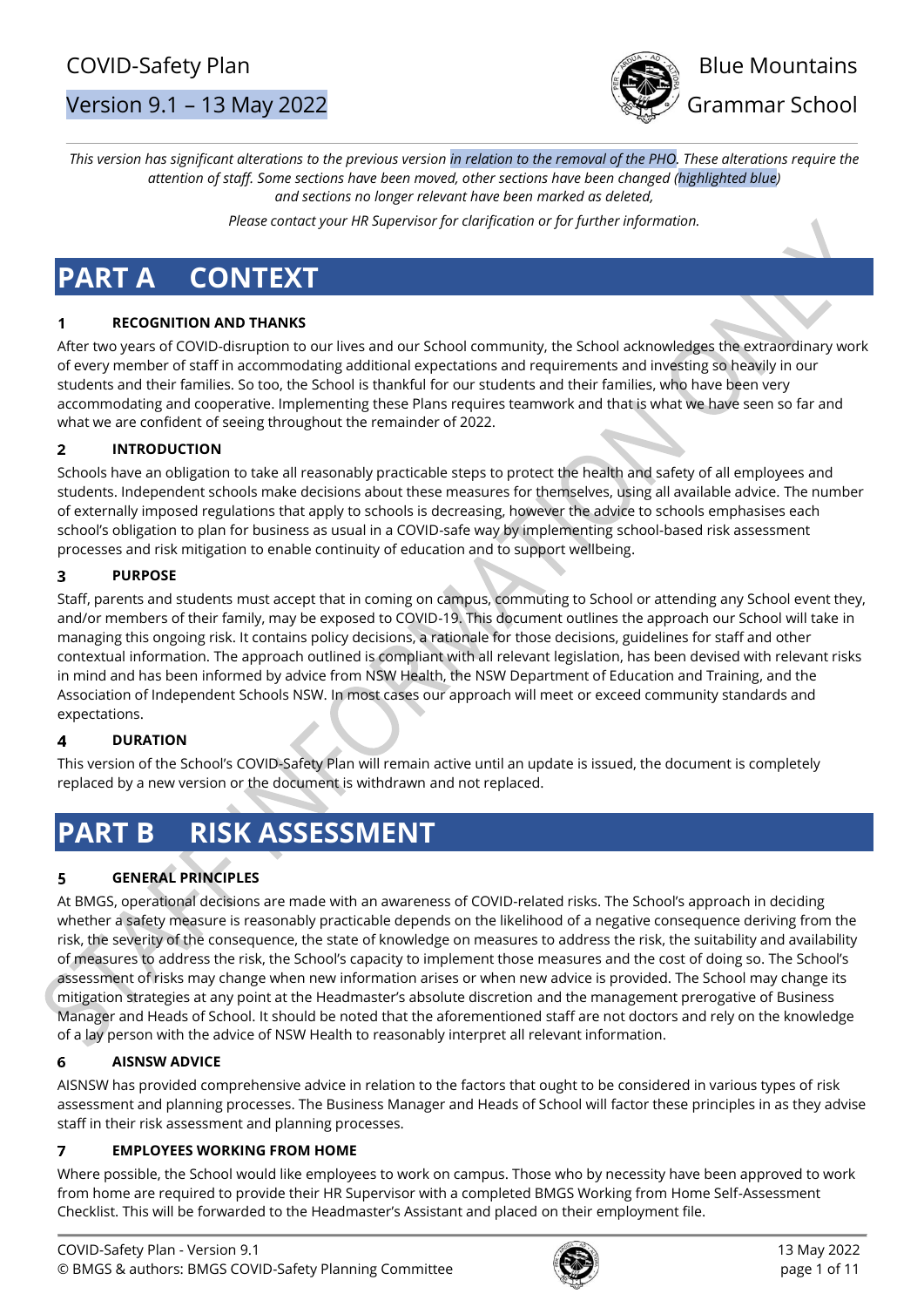# **PART C VACCINATIONS**

#### 8 **PERSONAL HEALTH DECISIONS**

The School understands that each person's health requires personal and family decisions. For this reason, the School does not require members of its community to be vaccinated for COVID-19.

#### 9 **REQUIREMENTS OF STAFF**

## 9.1 Legislation

From Midnight on 13 May 2022 education and care workers will no longer be required to be fully vaccinated. For the purposes of this plan you are fully vaccinated if you have had two doses of an approved COVID-19 vaccine.

## 9.2 Risk-Based Decision-Making

The School has implemented a risk-based approach to vaccination, under Work Health and Safety and other relevant legislation. This means that the School will still request that its workers provide evidence of their vaccination status. Where a worker declines to provide evidence of their vaccination status they will be deemed an unvaccinated worker.

#### 9.3 Demonstration of Worker Vaccine Status

In order to implement a risk-based approach the school will continue to collect and store vaccination records. The School will keep each person's medical information confidential and only share individual personal information as required with relevant members of the School Executive for risk assessment and planning purposes. We will securely dispose of the information provided when no longer legally permitted to keep it or when it is no longer required.

For this reason, employees are expected to email (*medicalinfo@bmgs.nsw.edu.au*) a PDF or scanned copy of one of the types of evidence specified below.

- Evidence from the Australian Immunisation Register that they have received two doses of a COVID-19 vaccine.
- A valid Medical Contraindication Certificate in a format approved by the NSW Chief Health Officer (see NSW Health website).

Please note that this information is not collected for the sake of compliance as an end, but to inform decisions about how to keep staff and students as safe as possible.

#### 10 **THE SCHOOL'S RESPONSE**

The School's response has been designed in the light of the BMGS COVID-19 Vaccination Policy.

10.1 Employment Practices

The School anticipates that COVID-19 may be present in the community for some time to come and that the NSW Government will impose Public Health Orders in future on the occurrence of a further outbreak of COVID-19 or another dangerous communicable disease. To facilitate the safety of the School community into the future and to facilitate effective future planning the School requires new employees to provide one of the following types of documentation:

- Evidence from the Australian Immunisation Register that they have received two doses of a COVID-19 vaccine.
- A valid Medical Contraindication Certificate in a format approved by the NSW Chief Health Officer (see NSW Health website).

# 10.2 Fully Vaccinated Staff

Fully vaccinated employees are permitted to work on site without a risk assessment.

#### 10.3 Partially Vaccinated and Un-Vaccinated Staff Without a Medical Contraindication Certificate

Partially vaccinated and unvaccinated employees are legally permitted to work on site where a risk assessment has been completed, the employee agrees to abide by any additional controls and the risk assessment does not determine that the employee's presence on site poses an unacceptable risk.

# 10.4 Risk Assessment

Where staff are not fully vaccinated, the School will undertake a risk assessment to determine the best strategies available to fulfil its duty of care and meet its Work Health and Safety obligations to its employees. If these risks are considered manageable, the School will then do what is reasonably practicable to manage the risks it has identified. Risk management strategies will be documented in a COVID-19 Risk Management Plan using the following process.

- 10.4.1 HR supervisor and employee meet for employee to provide their perspective.
- 10.4.2 HR Supervisor drafts COVID-19 Risk Management Plan.
- 10.4.3 HR supervisor and Headmaster meet to review and finalise COVID-19 Risk Management Plan.
- 10.4.4 Headmaster, or delegate, meets with employee to outline COVID-19 Risk Management Plan
- 10.4.5 COVID-19 Risk Management Plan made active.

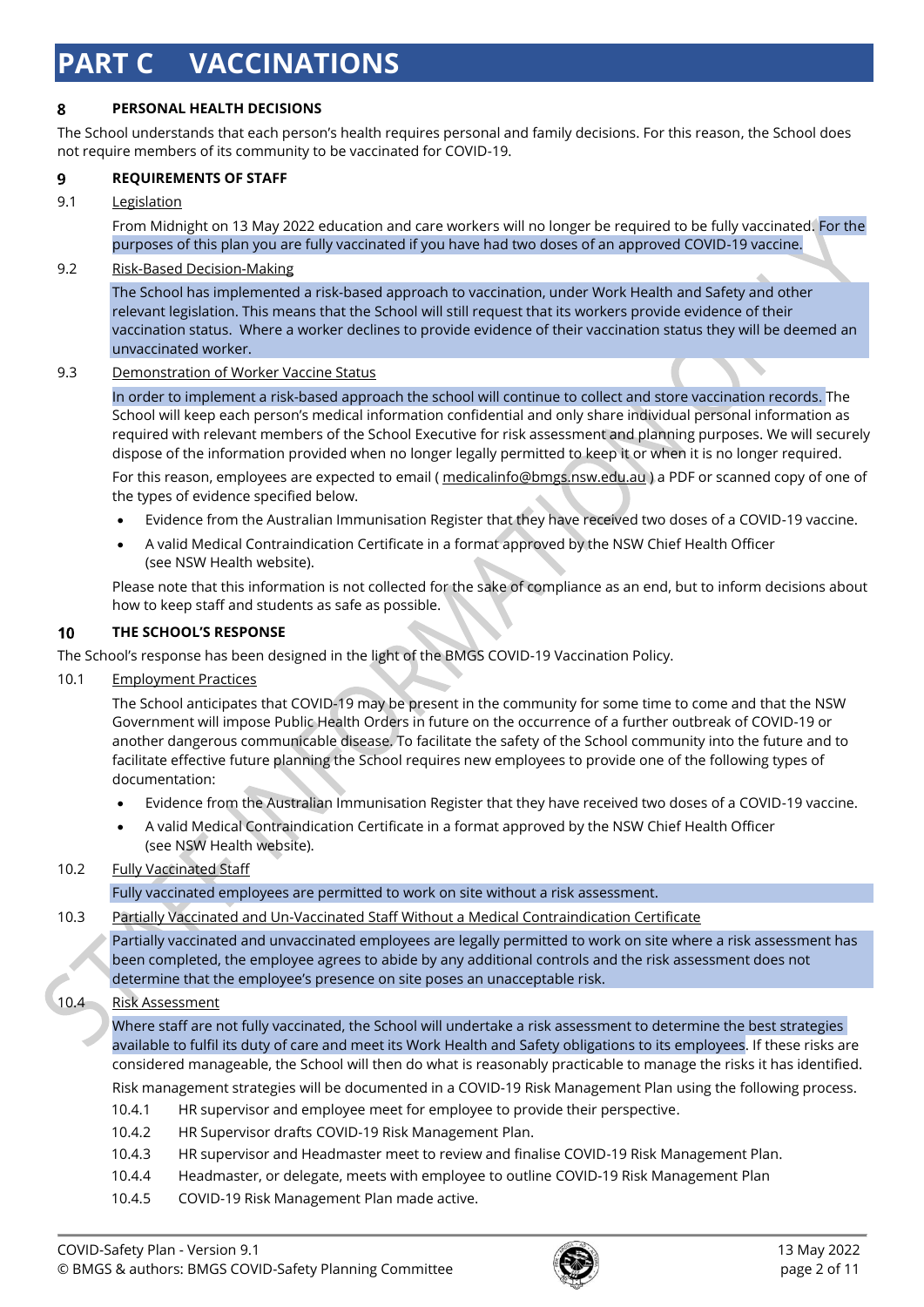The School will assess the magnitude of risks by considering the severity of the likely outcome and its best estimate of the probability of that outcome coming to pass.

- 10.4.6 The most likely outcome of contracting COVID-19 is mild illness, however serious illness is a possibility for some individuals. The following factors can increase the seriousness of the illness incurred or increase the likelihood of it being serious. For this reason, the School will consider them in its risk assessments.
	- Vaccination, or previous incidents of COVID-19, are considered protective factors.
	- Advanced age can present additional vulnerabilities.
	- Underlying health conditions can also present additional vulnerabilities.
- 10.4.7 The probability of contracting COVID-19 or passing it on to others at BMGS is impacted by:
	- the incidence of the virus in our community;
		- the amount of space on our campus it is noted that BMGS has plenty of free space and fresh air;
	- a wide range of lifestyle factors (who we live with, our hobbies, etc).
- COVID-19 Risk Management Plans may include, but are not limited to:
- 10.4.8 agreeing that the employee to work from home if the role can be performed remotely and this meets the needs of the School,
- 10.4.9 requiring the employee to work in isolation when at School,
- 10.4.10 limiting movement whilst at School,
- 10.4.11 the use of PPE, hygiene and physical distancing whilst at School,
- 10.4.12 limiting the exposure of the employee to ensure they do not contact Year 12 or HSC students or vulnerable / high-risk persons.

With the ongoing contributions of the employees concerned, Plans will be reviewed and updated regularly.

## 10.5 Unacceptable Risks

Should the School form the view that allowing an unvaccinated employee to come on site poses an unacceptable risk, the School will assess whether the risk to the employee, other staff and students can be managed through reasonably practicable strategies and if not, whether the staff member can meet the inherent requirements of their role.

#### 11 **STUDENT VACCINATIONS**

Vaccination of students (where available to them) is strongly encouraged but not mandated by NSW Health. Schools are legally able to impose a vaccination mandate for both current students and as a condition of enrolment, however BMGS does not require its students to be vaccinated.

Whilst parents cannot be required to provide vaccination status information about their children, schools may request it in the same way that they require information about other vaccinations. The School has elected not to do this unless required. Examples where this is required is where a student wishes to play ISA Sport. It may also be required where a student wishes to interact with other schools in any number of other ways or to attend certain excursion or sporting venues, or to attend certain campsites.

The School is unlikely to permit NSW Health, or any other provider, to operate a student COVID-19 vaccination program on our campus. In the event that a vaccination program is implemented for children and/or young people on our School campus, informed consent will be sought from parents or carers before any vaccine is administered.

#### $12$ **PARENT VACCINATIONS**

Parents are now permitted on site for certain events with or without vaccination.

#### **VOLUNTEER VACCINATIONS** 13

Volunteers, including parent volunteers, are permitted onsite with or without a vaccination. Where volunteers are in close contact with students the relevant Head of School will perform a risk assessment to determine if an unvaccinated volunteer will present and unacceptable risk. Where an unacceptable risk is identified this will be discussed with the Headmaster to determine appropriate additional controls or the implementation of a requirement for the volunteer to be vaccinated.

#### **OTHER WORKER VACCINATIONS**  $14$

Workers that are not formally employees, such as Board Directors, contractors, peripatetic tutors and coaches, will be permitted on site with or without vaccination. Where volunteers are in close contact with students the relevant Head of School will perform a risk assessment to determine if an unvaccinated volunteer will present and unacceptable risk. Where an unacceptable risk is identified this will be discussed with the Headmaster and to determine appropriate additional controls or the implementation of a requirement for the other worker to be vaccinated.

#### **VISITOR VACCINATIONS** 15

The School does not exclude visitors, including parents, from campus on the basis of vaccination status.

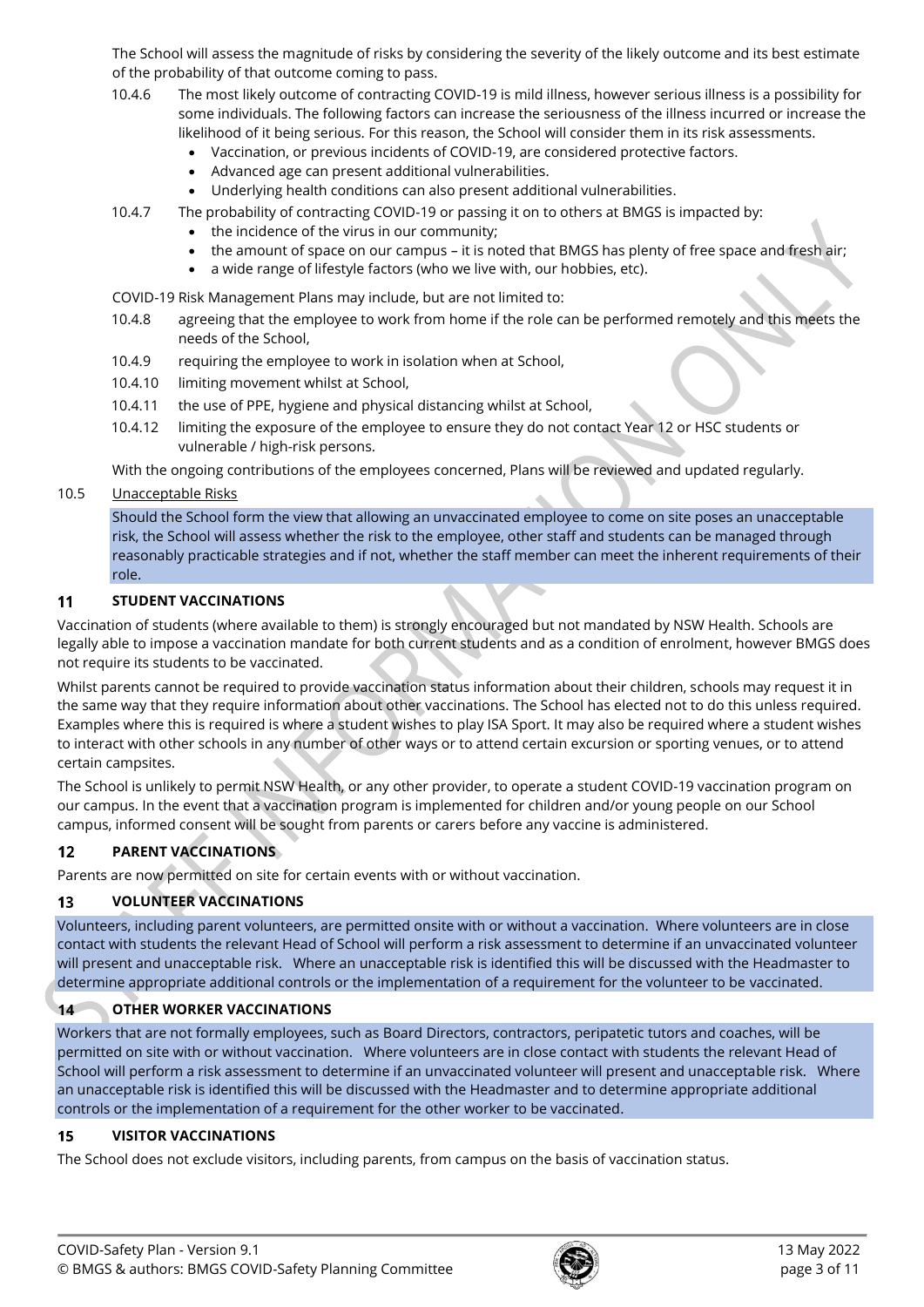# **PART D PREVENTING ILLNESS DURING WINTER**

#### 16 **TAKE PERSONAL RESPONSIBILITY**

All students, staff and their families are asked to follow NSW Health's advice to reduce the risk of not only COVID-19, but also other illnesses, such as the flu, that may affect themselves and others in the School community this winter. Among the strategies community members are considering are:

- having a flu vaccine;
- remaining fully vaccinated for COVID-19;
- stay home if unwell and test for COVID-19;
- practise good hand hygiene by washing regularly with soap and water.

#### $17$ **SYMPTOMATIC TESTING**

The NSW Government's program of 'symptomatic testing' commenced on 28 February 2022 and will remain in place throughout Term 2.

## 17.1 Household Contact Testing

School staff and Senior School students are expected to undertake a RAHT prior to attending School for five (5) school days.

## 17.2 Symptomatic Testing

School staff and students are expected to participate in the NSW-wide program of symptomatic testing that involves the use of RAHT kits when individuals feel that, due to the presence of COVID-related symptoms or for any other reason, they wish to ensure they have not contracted COVID-19 and are safe to mix in public.

## 17.3 Who is Included?

The School encourages staff and students to participate in the program of symptomatic testing in order to minimise the incidence of COVID-Positive people interacting with others in our community.

Regular casual staff are invited to participate and be supplied with an allocation of RAHTs. Other casual staff may be provided with a single RAHT Kit and asked to use it prior to any BMGS work day. On this day they will be given another RAHT kit. Otherwise, they will be asked if they have any symptoms as a condition of employment.

Peripatetic music tutors are not offered Government supplied RAHT kits since they are not employed by the School. They are expected to not hold lessons with students if they have any form of COVID-related symptoms

#### 17.4 Distribution

This program is supported by the NSW Government's provision of additional RAHT kits to be used by Household/Close Contacts, and otherwise at the discretion of staff and parents, for the remainder of Term 2.

- Staff members have been given a personal supply RAHT kits. When this supply runs out, staff should approach one of our School receptionists to receive further kits.
- Families who wish to participate have been given a supply of RAHT kits for student use. When this supply runs out families will be advised to approach a School receptionist to access further kits.

HR Supervisors will determine whether casual staff require RAHT kits and will provide those kits to those individuals. HR Supervisors will liaise with the Administration Manager to access a supply of RAHT kits.

# 17.5 Administration of RAHTs

School staff will not typically administer RAHTs to students or each other. Kits will be sent home and they will be administered there.

# 17.6 COVID Testing on Camps

If RAHTs are required on camps, staff will assist students, with advice only, in self-administration. Participation in this measure will be a requirement for all persons that attend the camp. Parents will provide permission for participation on the camp permission form.

# 17.7 Requirement to Report

Current Public Health Orders require that when an individual tests positive to COVID-19, whether through a PCR or RAH test, it is reported to Service NSW and their school. It should be noted that these notifications are particularly critical if they impact school operations. Responsibility for these notifications lies with the individual. There is no expectation that schools will ask or follow up.

#### 17.8 Reporting a Positive Test to the School

Staff are expected to contact their HR Supervisor as for any illness or absence.

Where a student returns a positive test, parents are expected to email the relevant campus with the result.

• Junior School Springwood - [absencejss@bmgs.nsw.edu.au](mailto:absencejss@bmgs.nsw.edu.au)

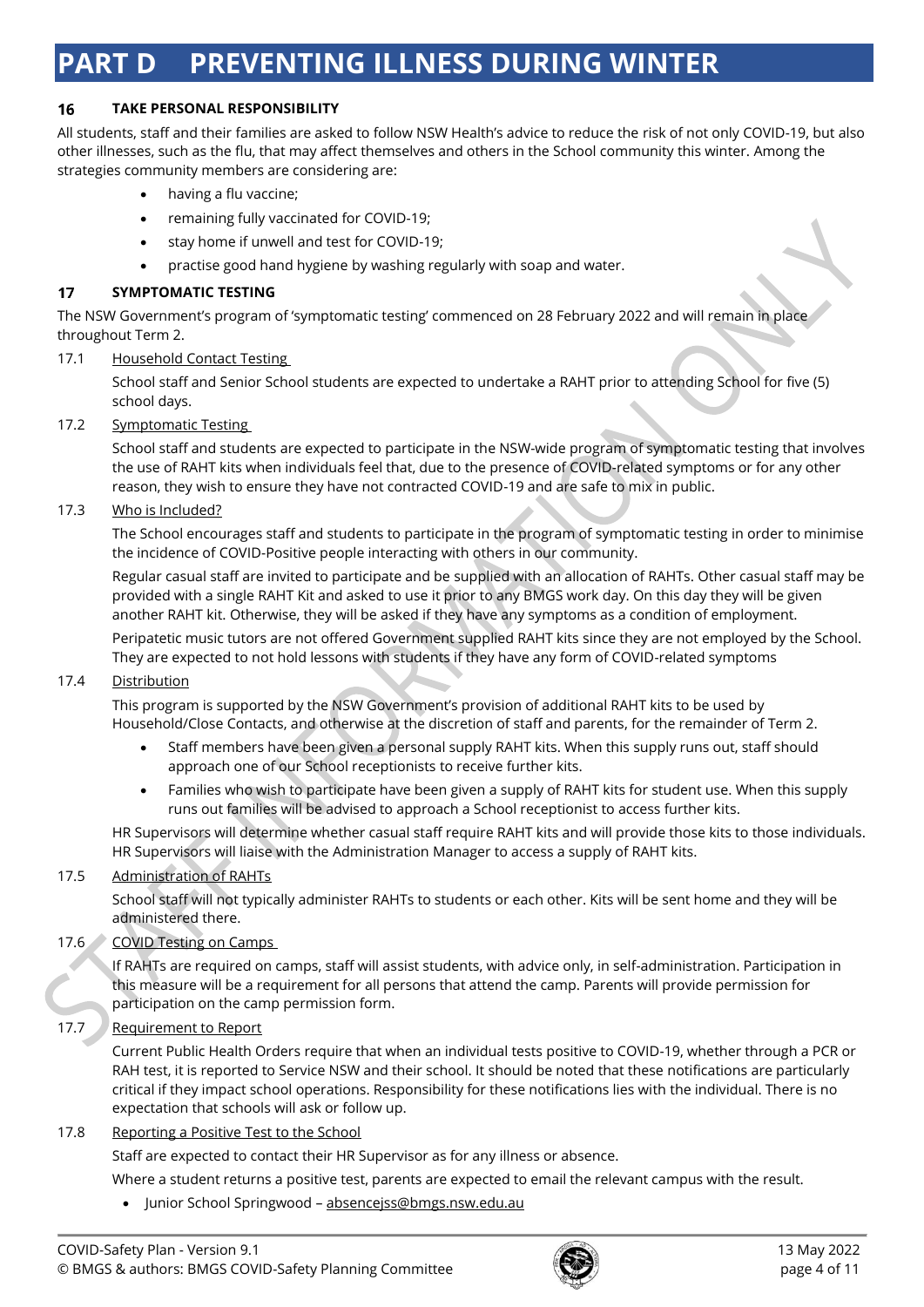- Junior School Wentworth Falls [absencejs@bmgs.nsw.edu.au](mailto:absencejs@bmgs.nsw.edu.au)
- Senior School [absencess@bmgs.nsw.edu.au](mailto:absencess@bmgs.nsw.edu.au)
- The following information must be included in the email:
	- o Student Name
		- o Student Year Group (eg Year 3)
		- o Type of Test (RAHT or PCR)
		- o Date of Test
		- o Test Result

# 17.9 What About Negative Test Results

There is no obligation to report negative test results in NSW.

# **PART E HOUSEHOLD/CLOSE CONTACTS**

#### 18 **REGULATIONS REGARDING HOUSEHOLD/CLOSE CONTACTS**

## 18.1 Close Contacts

A close contact is someone who has been formally notified by NSW Health that they are a close contact.

# 18.2 What is a Household Contact?

A household contact is a person who has not tested positive for COVID-19, but lives with someone who has. Such a person remains a Household Contact for 7 days from the last time someone in their household tested positive for COVID-19. This is a significant change from the previous definition.

## 18.3 Household Contacts who recently had COVID

In the 12 weeks after a person has been cleared from being COVID-19 Positive they cannot become a Household/Close Contact. The criteria for Household/Close Contacts, and the requirements imposed upon them, again apply after this 12 week period elapses.

## 18.4 What does the Government Require of Household/Close Contacts?

Household/Close contacts were once required to isolate for 7 days. This is no longer required. NSW Health advises that, where practicable, Household/Close contacts work or study from home to help reduce the spread of COVID-19. In addition, NSW Health requires that all Household/Close Contacts take the following precautions.

For a period of 7 days, and preferably for a further optional 7 days, Household/Close contacts are required to:

- wear a mask in indoor settings outside of the home (over 12 years of age)
- undertake daily RAHT before coming into contact with people outside the home
- avoid contact with the elderly/immunocompromised
- not visit aged care, hospitals, disability and correctional facilities unless an exemption applies

#### 19 **SCHOOL MEASURES FOR HOUSEHOLD/CLOSE CONTACTS**

Despite loosening the constraints on the community, the NSW Government's priority remains the reduction of the spread of COVID-19. In order to achieve this, they are placing much of the responsibility for sensible risk-based decision-making on individuals and organisations. They have, however, kept some requirements in place, including the wearing of a mask when indoors. Our School has chosen an approach that focuses on masks and sensible social distancing as the key criteria in deciding whether a student can attend School whilst a Household/Close Contact.

# 19.1 Students in Pre-K to Year 2 Who Are Household/Close Contacts

The School knows that young students cannot, or do not, effectively wear masks or socially distance themselves from others and therefore cannot cater for the safety of themselves or those around them. For this reason, when a student enrolled in Pre-Kindergarten, Kindergarten, Year 1 or Year 2 becomes a Household/Close Contact:

- The family must inform the School as soon as they become aware by emailing the relevant campus.
- The student is required to learn from home for five (5) school days whilst complying with the NSW Health precautions above.

#### 19.2 Students in Year 3 - 12 Who Are Household/Close Contacts and Unable to Wear a Mask

When a student in Year 3 – 12 who is exempt from wearing a mask or unable to effectively wear a mask has become a Household/Close Contact:

- The family must inform the School as soon as they become aware by emailing the relevant campus.
- The student is required to learn from home for five (5) school days whilst complying with the NSW Health precautions above.

#### 19.3 Students in Year 3 – 12 Who Are Household/Close Contacts and Able to Wear a Mask

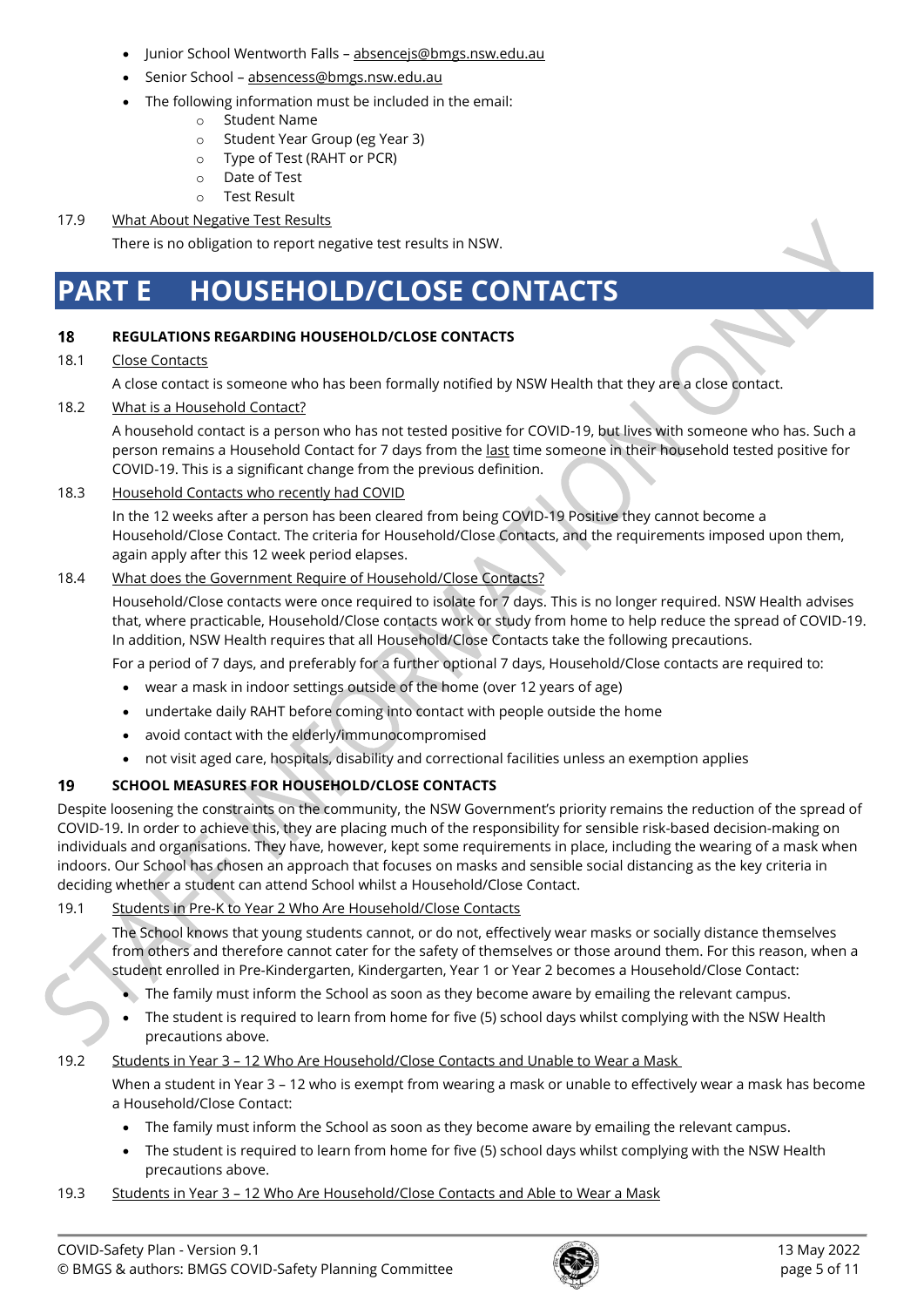Senior School students who are able to wear a mask and who become a Household/Close Contact are permitted to attend School. The following conditions will apply for the five (5) school days they are considered a Household/Close Contact.

- The family must inform the School as soon as they become aware by emailing the relevant campus.
- The student must receive a negative RAHT result each day before attending School.
- The student will effectively wear a mask indoors.
- The student must accept a range of other risk-based constraints imposed upon their classroom and/or cocurricular engagement. This is likely to include not attending any School camps. A member of School staff will make these expectations clear to both the student and other relevant staff.

### 19.4 Staff Household/Close Contacts

BMGS employees who become Household/Close Contacts must notify their HR Supervisor and plan to come to work as usual. The HR Supervisor will assess the situation and consult the Headmaster. Together the HR Supervisor and the Headmaster will make a risk-based decision about any precautions that will be applied in addition to the NSW Health precautions above. The HR Supervisor will explain these principles and the decision to the employee and, where necessary, put plans in place for the employee to continue in their role on campus. The employee may only attend work after their HR Supervisor has provided their approval. Additional precautions are likely to be that for each of the five (5) school days they are considered a Household/Close Contact (and preferably until Day 10 as recommended by NSW Health):

- prior to coming to school, administer a RAHT and receive a negative result (staff need no longer notify the School of the outcome of each test);
- wear a mask when indoors; and
- minimise non-essential contact with people at School (in consultation with HR Supervisor); and
- abide by any other risk-based constraints advised by the School.

If an employee becomes a Household/Close Contact and does not wish to attend work they should immediately speak with their HR Supervisor to discuss:

- the possibility of working from home (applies to some Support staff only);
- any provisions the School could put in place to overcome the challenge; or
- the employee taking any leave available to them.

#### 20 **INFORMING THE SCHOOL**

When a family must inform the School that a student is a Household/Close Contact they should use the following addresses.

- Junior School Springwood [eborros@bmgs.nsw.edu.au](mailto:eborros@bmgs.nsw.edu.au)
- Junior School Wentworth Falls [karrell@bmgs.nsw.edu.au](mailto:karrell@bmgs.nsw.edu.au)
- Senior School [seniorschool@bmgs.nsw.edu.au](mailto:seniorschool@bmgs.nsw.edu.au)

# **PART F WHAT IF SICK?**

#### **COVID-LIKE SYMPTOMS**  $21$

Anyone with even the mildest cold or flu symptoms is expected to stay home and be tested for COVID-19.

21.1 First Aid

Students or staff that are unwell or injured must immediately make their way, to the nearest First Aid facility (sick bay). The attendant will wear a mask or, for extra protection if they deem it necessary, a face shield.

# 21.2 Underlying Conditions

Any person with an underlying illness that gives rise to COVID symptoms must initially provide the School with a doctor's certificate (or other suitable evidence as determined by the School) that describes the symptoms and assures the School the symptoms are not evidence of COVID-19 or any other transmissible infection.

# 21.3 Obvious Symptoms

Staff with ANY cold or flu symptoms not related to a School-approved underlying condition who feel that they are able to work must speak with their HR Supervisor who will make a risk-based decision in relation to their attendance on campus.

Students presenting with ANY cold or flu symptoms not related to a School-approved underlying condition will be immediately sent to sickbay and isolated in a separate room/space until they are able to go home. Parents will be asked to ensure that someone is available to pick up their child at short notice to reduce the risk to BMGS First Aid staff under such circumstances.

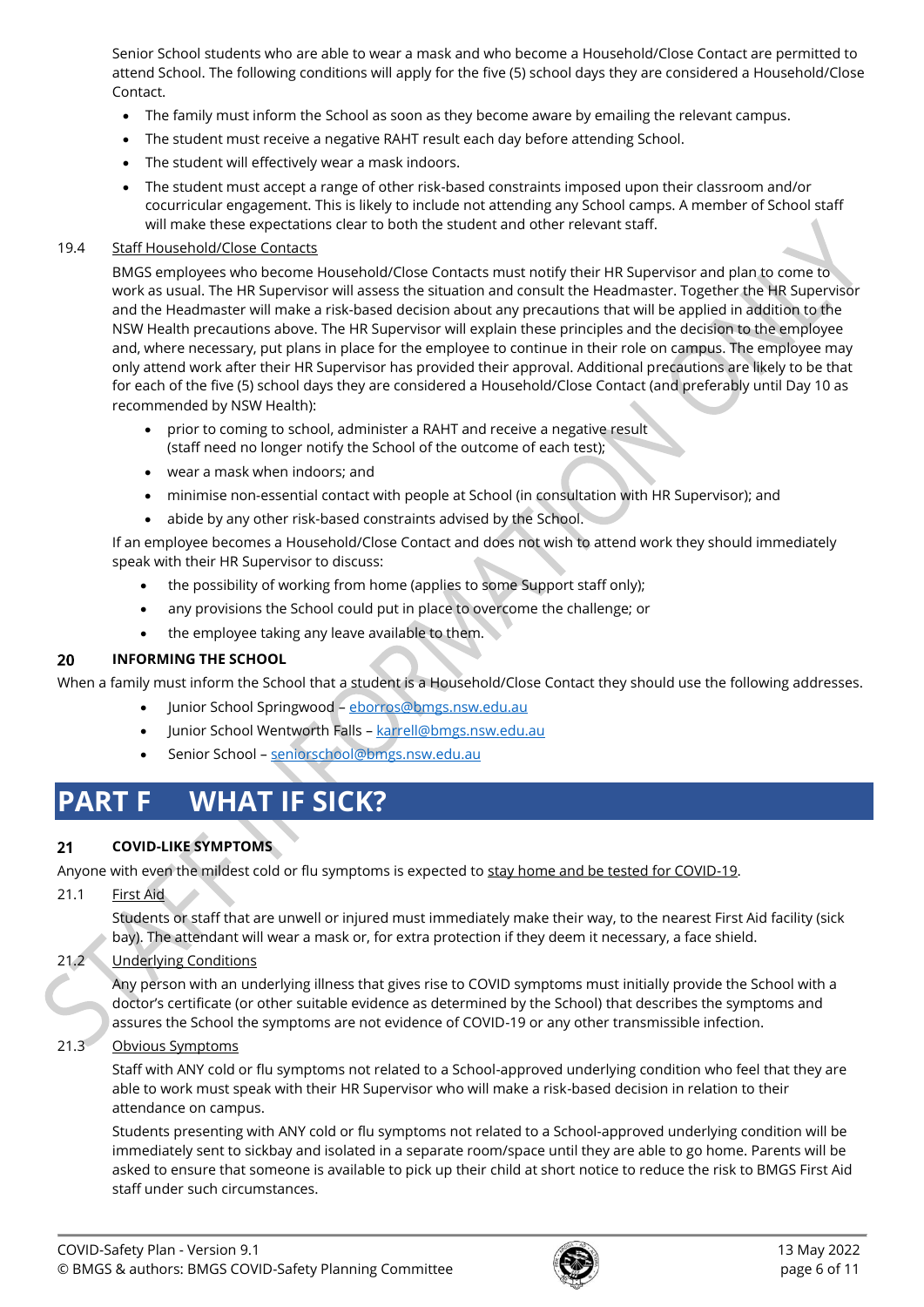# 21.4 Returning to School

When no cold or flu symptoms exist and a negative RAHT is received staff and students are free to return to School.

#### 22 **CONFIRMED CASE OF COVID-19**

# 22.1 The Individual's Responsibilities

Any employee or student who tests positive to COVID-19, using a RAHT or from a PCR, is required to follow NSW Health requirements under the Public Health Order for testing positive and self-isolation. Currently, the requirement is to:

- report any positive COVID test (PCR or RAHT) to the relevant School reception.
	- **·** Junior School Springwood [absencejss@bmgs.nsw.edu.au](mailto:absencejss@bmgs.nsw.edu.au)
	- Junior School Wentworth Falls absenceis@bmgs.nsw.edu.au
	- **EXEC** Senior School [absencess@bmgs.nsw.edu.au](mailto:absencess@bmgs.nsw.edu.au)
	- The following information must be included in the email:
		- o Student Name
		- o Student Year Group (eg Year 3)
		- o Type of Test (RAHT or PCR)
		- o Date of Test
		- o Test Result
- report positive RAHTs to Service NSW;
- cease using RAHTs for the period of their isolation and for a further 28 days;
- isolate for 7 days following the positive test;
- leave isolation after 7 days unless they have symptoms;
	- $\circ$  if there are symptoms after 7 days, including a sore throat, runny nose, cough or shortness of breath, then remain in isolation until 24 hours after symptoms have resolved;
	- $\circ$  if symptoms persist, leaving isolation after 7 days is only permitted with a medical clearance;
- after the isolation period they can immediately return to School.

Where a student receives a negative COVID-19 Test but continues to present with symptoms (e.g. where an individual experiences hay fever), they may be required to provide a medical certificate that demonstrates a noninfectious underlying condition. Staff documentation will be forwarded to the Headmaster's Assistant and placed on file.

#### 23 **COMMUNICATION**

#### 23.1 Specific Employees and Families

Where individuals request it, the School will send details regarding the numbers of people in our School community impacted by COVID-19. A daily email will be sent in the format below.

*"There are currently 2 persons on campus who are household contacts but exempt from the requirement to isolate. The cohorts/classes impacted by these persons are \_\_\_\_\_\_\_\_\_\_\_\_\_.*

*There are also 6 persons isolating due to being household contacts and 3 persons isolating due to a positive COVIDtest. The cohorts/classes impacted by these persons are \_\_\_\_\_\_\_\_\_\_\_\_\_."*

# 23.2 All Staff and Families

Regular communication to our community about the presence and impact of COVID-19 are made on a weekly basis in Pulse. It will state:

*"The levels of COVID in our School community are [insert level]* 

# 23.3 School Response to a Positive Case

Where there are specific instances that increase the risk of contraction for specific segments of our community, relevant families will receive a targeted email. It will most likely read something like this.

*Dear parents and carers of [specify class/cohort and campus],*

*I am writing to inform you that …*

*… there is a confirmed COVID-19 case amongst the [Stage 1 Dolphins] who may have been contagious whilst your child was at School. The student is now isolating at home.*

*OR* 

*… there is currently a member of Junior School staff on campus who is a household contact and is exempt from the requirement to isolate. This person may come into contact with your child during the course of their duties.*

*Please ensure that you monitor your child for symptoms and use a RAHT kit if at all unsure, as part of our combined effort to ensure no further COVID-positive individuals are on campus. If a positive result is detected, please inform* 

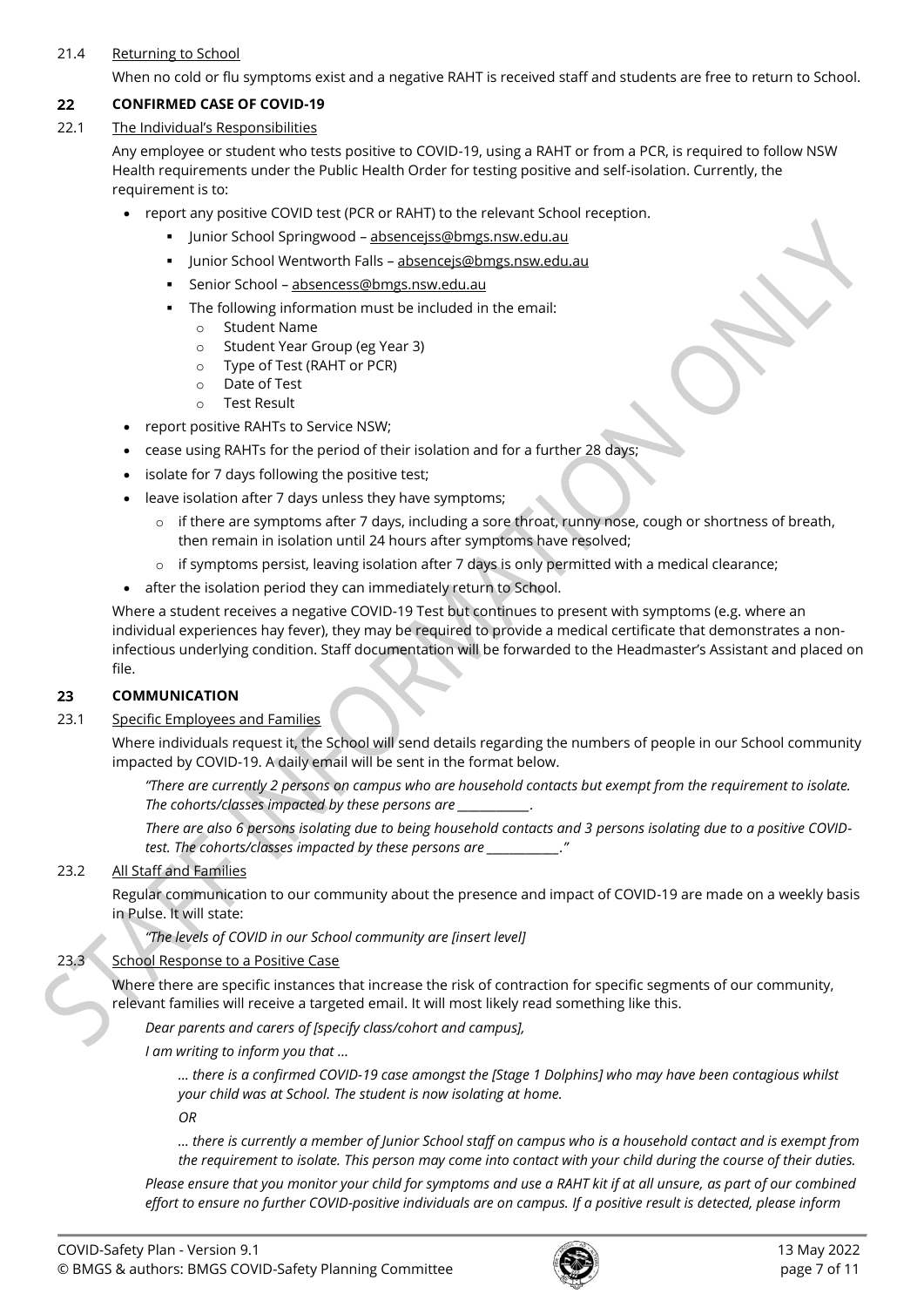*NSW Health and the School, in accordance with the COVID-Safety Plan published by the School and undertake the other tasks also outlined in this Plan.*

### 23.4 Privacy

Under the NSW Health Records Act the identity of any person who has disclosed to the School that they have tested COVID positive can only be discussed with the minimum number of people needed to assist with identifying contacts and cannot be shared with anyone else. Staff must not share this knowledge with others whether it has been obtained formally or otherwise.

### 23.5 Reporting

The School will report to SafeWork NSW any occurrence where a worker contracted, or is likely to have contracted, COVID-19 in the workplace and resulted in an illness in which in-patient treatment in a hospital would be required.

# **PART G WHO IS PERMITTED ON CAMPUS?**

#### 24 **VISITORS PERMITTED ON SITE**

#### 24.1 All Visitors

All visitors (whether vaccinated or not) are now permitted on Campus, as long as they are not Household/Close Contact, however they are required to:

- sign both in and out at one of our receptions or in the Maintenance area (unless dropping off at the start of the day or picking up at the end of the day);
- declare that they are not a Household/Close Contact;
- adhere to all COVID-19 Safety requirements as articulated in this document and in any other communication;
- attend to the instructions of School Staff both prior to events and whilst on campus;
- whilst not usually required to wear a mask, be prepared to do so when advised by the Event Supervisor.

## 24.2 Parents

Parents (whether vaccinated or not) are now permitted on Campus under the conditions that apply to all visitors.

#### 24.3 Volunteers

As workers, external providers and volunteers, including parent volunteers, are required to comply with the same rules as School employees in order to support school operations or fulfil specific roles, such as helping with activities or conducting reading groups.

# **PART H PERSONAL & COMMUNITY HYGEINE**

#### **SOCIAL DISTANCING** 25

Individuals are expected to make their own risk-based decisions in relation to social distancing. Event Supervisors must design events to afford individuals this opportunity.

#### 26 **FACE MASKS OR COVERINGS**

#### 26.1 Masks Typically Not Required

Masks are not typically required for staff or students, however individuals may choose to wear a mask.

#### 26.2 When are Masks Required?

All adults and Senior School students are still expected to wear a mask when attending School as a Household/Close Contact, when on a bus or train and in any public venue where the proprietor requires them to do so.

# 26.3 Masks May Be Required

The School may choose to require masks be worn as a risk mitigation strategy for certain School events or activities. In such cases the wearing of masks would be a condition of participation.

#### 26.4 Visitors

Visitors to the campus and School events are not required to wear masks unless Event Supervisors require it as a condition of participation.

#### $27$ **PERSONAL HYGIENE**

All persons on campus are expected to:

- 27.1 cough or sneeze into their elbow; and
- 27.2 dispose of tissues and other personal use items immediately into the bin.
- 27.3 wash their hands regularly and/or use hand sanitiser throughout the day.

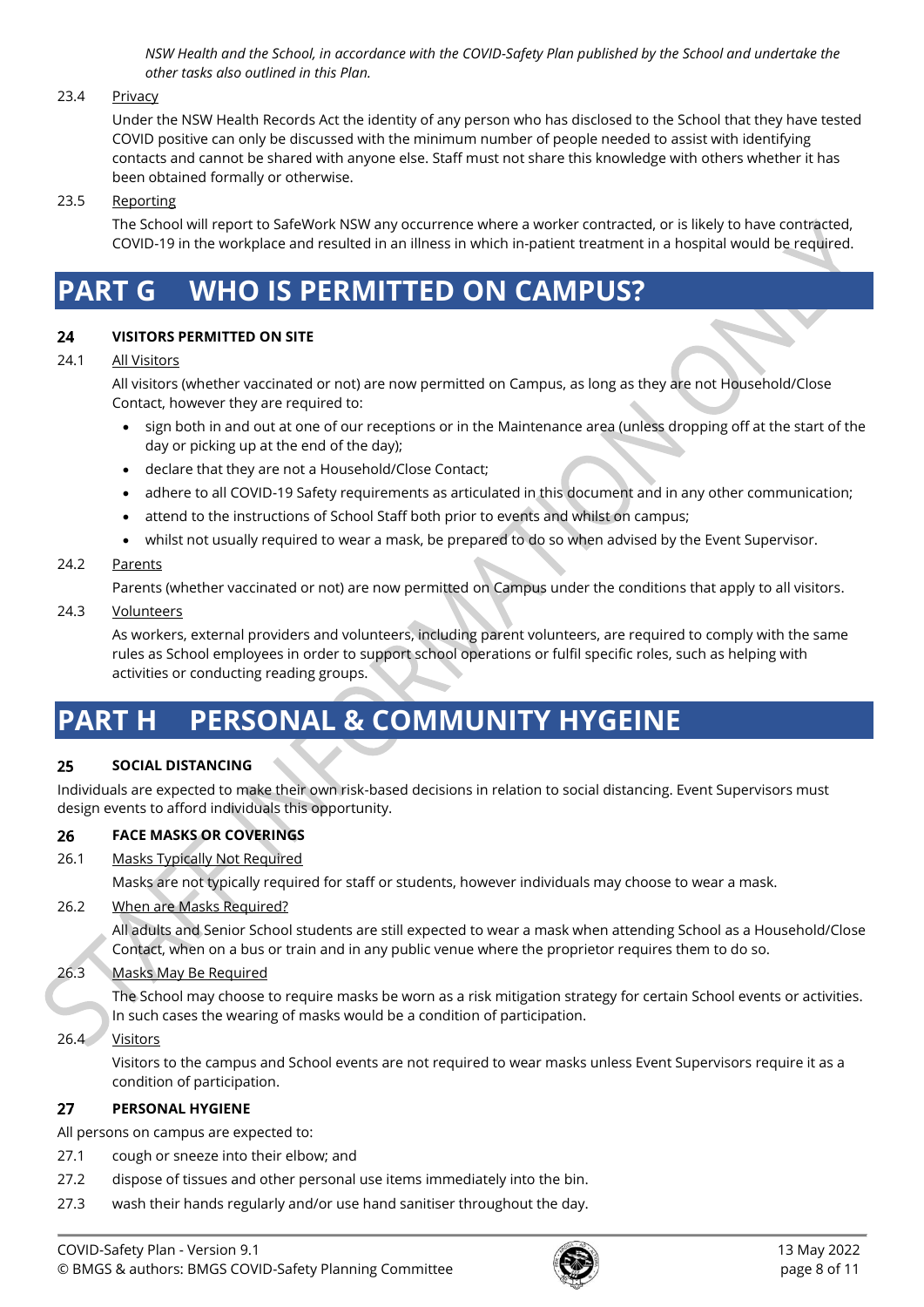- At the beginning of each lesson, teachers will publicly sanitise their hands and ensure students do the same.
- At key locations, such as entry and exit points of spaces, the School will provide hand sanitiser.

#### 28 **EQUIPMENT HYGIENE**

- 28.1 School cleaners will sanitise high touch surfaces each evening, after the school day concludes.
- 28.2 Senior School students will continue to sanitise relevant surfaces and resources when they enter and leave a space.
	- The School will provide surface cleaning resources in each classroom.

#### 29 **ROOM VENTILATION**

Where possible, the School will take measures to maximise ventilation and airflow in rooms. This will make it more difficult and, in some cases, impossible to cool classrooms. All staff and students should dress appropriately based on the temperature. Where this will require a departure from the staff and/or student dress code, approval must be sought from the relevant HR Supervisors. The following specific measures are to be followed.

## 29.1 Operations Manager

The Operations Manager will ensure the following tasks are undertaken:

- regularly inspect, maintain and clean heating, ventilation and air conditioning systems;
- ensure that all windows open and close easily, specifically marking windows not to open;
- advise the Business Manager where spaces cannot be ventilated to a satisfactory level. The Business Manager, in consultation with the HOS, will put administrative measures in place, most likely the reduction of the COVID-capacity of the space or the temporary closure of the space.

# 29.2 Users of Spaces

- Users of spaces must open all doors and windows (with a green sticker) when they enter and keep them open whilst they remain, unless the windows are specifically marked to be kept closed (with a red sticker);
- If having open windows and doors will impact learning in a classroom, the issue should be raised with the Operations Manager who will appraise the matter and determine an alternative approach if necessary;
- Users will close doors and windows to spaces when leaving a space for the last time in a day;
- Heating and cooling systems are to be used in fan only mode, unless specifically required to keep equipment cool (ie server room where doors must be kept closed);
- Where fans are used, avoid directing fans towards people, especially their faces;
- Exhaust fans should be used when available.

# 29.3 Monitoring Ventilation of Spaces

The Maintenance team has already checked the ventilation of rooms. They have used  $CO<sub>2</sub>$  monitors to identify areas that lack sufficient ventilation and have made adjustments as appropriate They will regularly use CO<sub>2</sub> monitors to check areas identified. Any member of staff who wishes to check their own workspace may access a CO<sub>2</sub> monitor from each reception area. The procedures are as follows.

- The monitors provide an indication of the level of  $CO<sub>2</sub>$  in the air which provides a good assessment of the adequacy of ventilation in the space.
- The measure of  $CO<sub>2</sub>$  is the large number at the top of the display. Avoid inaccurate values by placing the device away from strong electromagnetic fields.
- Outdoor CO<sup>2</sup> levels are 250-400ppm whereas indoor levels are expected to be between 400–1000ppm.
- Any CO<sup>2</sup> levels above 1000ppm are an indication of inadequate ventilation and must be rectified.
- To remedy the situation open windows and doors.
- If this does not reduce levels over time contact the Operations Manager immediately.
- Holding the side button for 3 seconds turns the display on or off.
- Return the CO<sub>2</sub> monitor to reception once taken a reading.

# **PART I LEARNING ACTIVITIES**

#### **FACE-TO-FACE LEARNING AND COCURRICULAR ACTIVITIES** 30

There are no constraints on classroom learning activities. Higher risk activities, such as singing, will be undertaken subject to consideration of COVID-19 risk mitigation and the ratio of risk to 'reward'.

#### **ONLINE TEACHING AND LEARNING** 31

Teachers will provide work for students attempting to learn from home for COVID-related reasons.

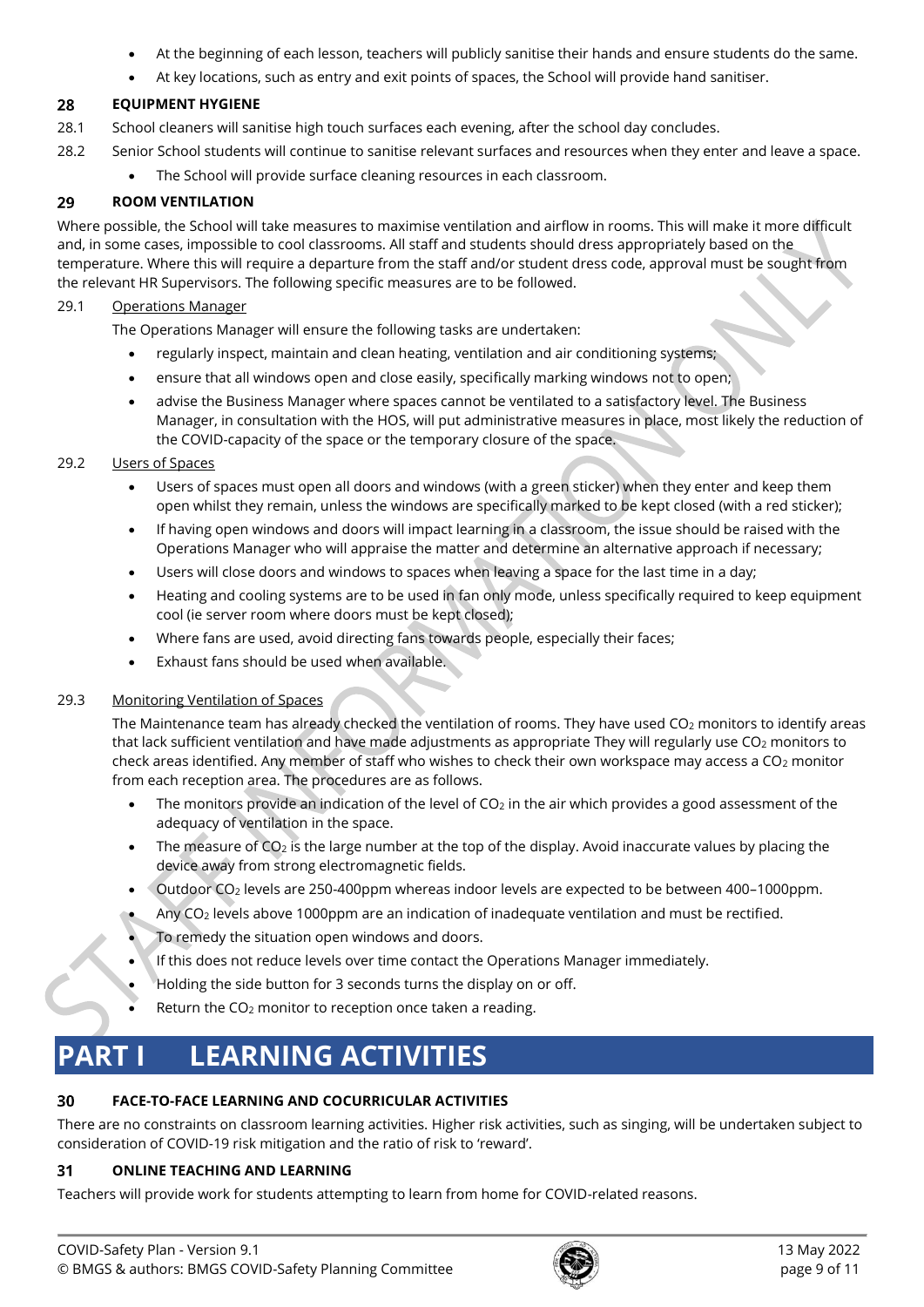# 31.1 Junior School

The nature of the provision of online learning for Junior School students temporarily learning from home for reasons relating to COVID will be determined by the age and capability of the students concerned. Teachers will consult with the Head of JS as necessary. As a general rule:

- Teachers will provide work for students at home via Google Classroom or Class Dojo;
- Teachers will ensure work provided for at-home learners is meaningful and reflects some of the content covered in class, though not the exact same content as being covered in class as on-line learning and faceto-face learning are very different for Junior School students;
- Learning Enrichment Educators will negotiate times with parents for Zoom calls or phone calls to check in and connect with students at home.

### 31.2 Senior School

Senior School students temporarily learning from home for reasons relating to COVID will access all lesson content and resources via Google Classroom.

#### **EXCURSIONS**  $32$

Excursions, carnivals, field trips and camps are all permitted as normal.

• The following statement will be included in all permission notes *"I acknowledge that this event will be held in accordance with any current NSW Health COVID-19 Public Health Orders and the School's policies and COVID-Safety Plan. I acknowledge and accept that there is a risk that my child may be exposed to COVID-19 whilst attending and participating at this event. I confirm that my child will not attend if displaying any symptoms of illness, and/or if directed to isolate under any Public Health Order."*

# **PART J SCHOOL SPORT**

#### 33 **GENERAL PRINCIPLES FOR SPORT**

All sporting events and activities return to normal with the following constraints.

- 33.1 Anyone with even the mildest cold or flu symptoms is expected to stay home and be tested for COVID-19.
- 33.2 Third party providers are allowed to support school sport if they are fully vaccinated.

#### **GOING OUT FOR SPORT** 34

The School may travel to external venues for sport in line with community settings.

- 34.1 Where communal transport is required, adults and Senior School students will wear masks.
- 34.2 We will comply with the entry requirements of public indoor recreation facilities and, where required, provide evidence that all staff and students aged 16 and older are fully vaccinated.
- 34.3 Where participating in Community sport, the School will comply with any conditions of participation.

#### 35 **ISA SPORT**

There are no longer any spectator limits and masks are no longer required. We believe that this is the case at all ISA schools.

- 35.1 BMGS affiliated persons including all staff, students and parents are asked to abide by all ISA policies, the host school's COVID-19 Safety Plan, the instructions of any COVID-Safety Marshalls and the requests of any BMGS staff or formal volunteers.
- 35.2 The protocols associated with ISA Sport are negotiated between participating schools as a condition of participation and may change from time to time. There will be variation between school policies and whilst we will attempt to communicate these to families, this will not always be possible

# **PART K MISCELLANEOUS**

# **COMMUNAL TRANSPORT**

36.1 Buses and Trains

36

In relation to communal transport:

- Senior School students must, and Junior School students will be encouraged, to wear masks;
- all students are asked to be conscious of social distancing and personal hygiene while using communal transport and should sanitise their hands upon entry and exit.

#### 37 **UNIFORM SHOP**

The uniform shop has returned to normal operating procedures.